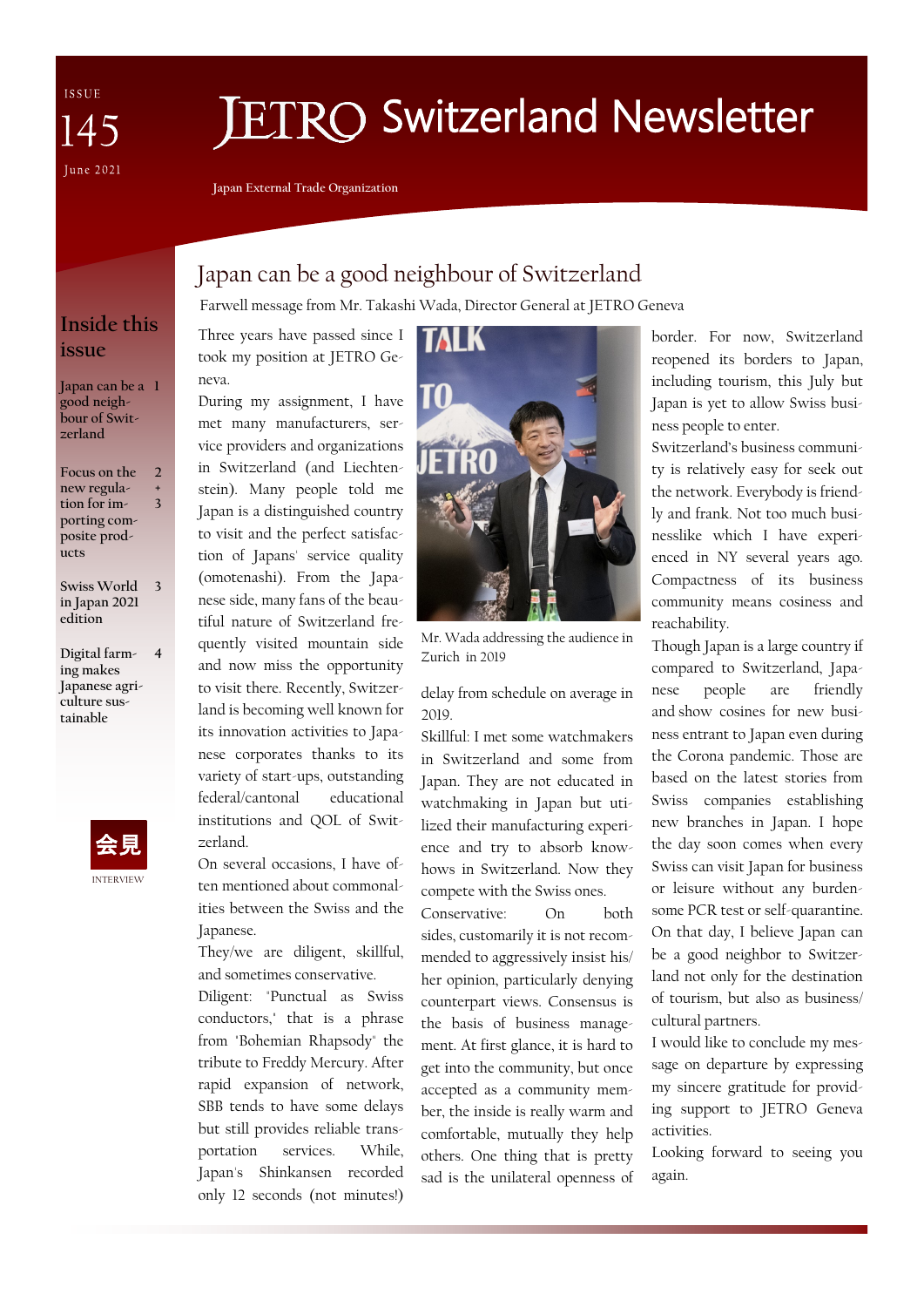## Focus on the new regulation for importing composite products

On April 21, 2021, a new European regulation entered into force that has important consequences for imported foodstuff from Japan to the European Union (EU) and Switzerland. The EU has indeed increased the requirement for any items containing meat product. Hence, many ready to use products fall under this new regulation when they contain any trace of meat extract (there is no minimal percentage). This applies to socalled composite products which contain both vegetal and meat products. Because Switzerland and the EU have agreed to follow the same sanitary rules on many agricultural goods, including meat ([Agreement on Agriculture;](https://www.blw.admin.ch/blw/en/home/international/institutionen/europaeische-union-eu/agrarabkommen.html)  01.06.2002), the same rules apply to Switzerland.

Based on the new regulation and the answers of the Swiss Federal Food Safety and Veterinary Office (FSVO), you will find in this article the relevant regulation, procedures and case scenarios for Japanese imported goods.

#### **"Animal Health Law" package**

On April 21, 2021, entered into force several regulations related to animal health. The EU often refers to it as "Animal Health Law", a large package covering several aspects all related to animal health and food safety. To be specific, the "Animal Health Law" is the [Regulation \(EU\) 2016/429](https://eur-lex.europa.eu/legal-content/EN/TXT/?uri=CELEX:02016R0429-20191214) and the regulation concerning composite products is [Regulation \(EU\)](https://eur-lex.europa.eu/eli/reg/2017/625/oj)  [No 2017/625.](https://eur-lex.europa.eu/eli/reg/2017/625/oj) 

**EU regulation for composite products**



Instant ramen may now fall under the new regulation (picture from Wikipedia)

Under [Regulation \(EU\) No](https://eur-lex.europa.eu/eli/reg/2017/625/oj)  [2017/625,](https://eur-lex.europa.eu/eli/reg/2017/625/oj) the framework legislation on official controls that has applied since 14 December 2019, rules for the entry into the Union of composite products were laid down in Articles 12 to 14 of [Commission](https://eur-lex.europa.eu/eli/reg_del/2019/625/oj)  [Delegated Regulation \(EU\) No](https://eur-lex.europa.eu/eli/reg_del/2019/625/oj)  [2019/625](https://eur-lex.europa.eu/eli/reg_del/2019/625/oj) and these are due to apply on 21 April 2021. Such rules are proportionate to the risk presented by composite products according to the EU.

### **A Swiss regulation too**

Based on the above-mentioned Agreement on Agriculture which entered into force on 01.06.2002, Switzerland and the EU have granted each other preferential market access for agricultural products. Both sides must apply similar sanitary requirements. If not, it would be possible to circumvent the legislation of one side if the other has lighter rules. Switzerland has therefore domesticated the EU regulation on composite ordinance into a Swiss law. To be specific, the existing Ordinance of the Federal De-

partment of Internal Affairs on regulating import, transit and export trade in animals and animal products with third countries [\(RS916.443.106\)](https://www.fedlex.admin.ch/eli/cc/2015/845/de) has been updated accordingly.

## **Six month transition period**

With a view to smoothing the transition. Article 35 of [Commission Implementing Reg-](https://eur-lex.europa.eu/eli/reg_impl/2020/2235/oj)ulation (E[U](https://eur-lex.europa.eu/eli/reg_impl/2020/2235/oj)) No [2020/2235](https://eur-lex.europa.eu/eli/reg_impl/2020/2235/oj) introduces a period of six months for the imports of composite products during which the old certificate will be accepted to enter the Union. Where no certificate was required prior to April 21, 2021, then the new relevant certificate or private attestation must be provided. The effect of this transition is [summarized here.](https://ec.europa.eu/food/system/files/2021-03/ia_ic_composite-prods_certification-transition-effect.pdf)

**Definition of a composite product**

The [EU defines](https://ec.europa.eu/food/horizontal-topics/international-affairs/import-conditions/special-eu-import-conditions-composite_en) composite products as foodstuffs containing both products of plant origin and processed products of animal origin.

*(continued on page 3)*

ANALYSIS 分析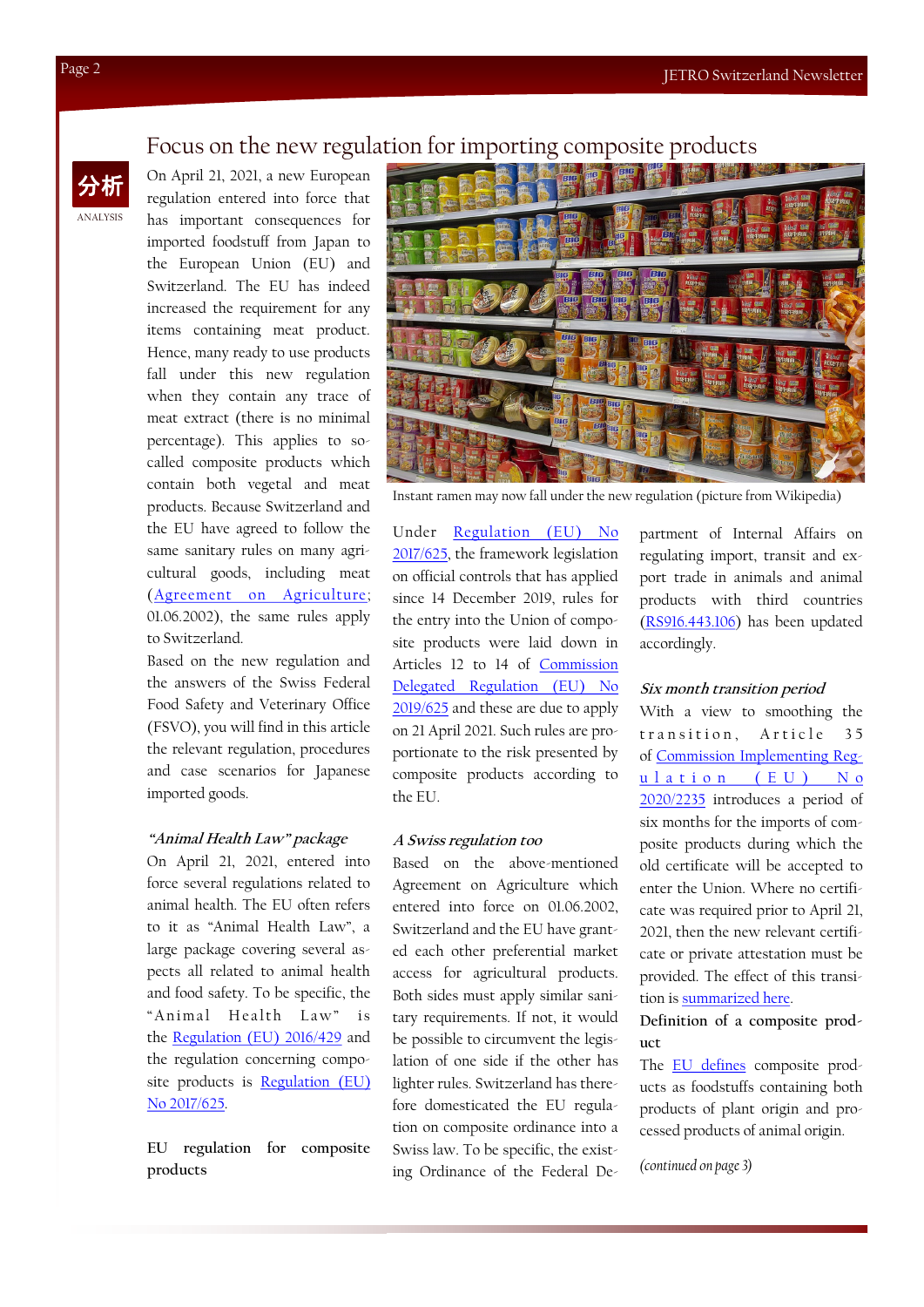## Focus on the new regulation for importing composite products

subject to the regulation.

*(continued from page 2)*

#### **Scope**

In accordance with Articles 1(2) and 6(4) of [Regulation \(EC\) No](https://eur-lex.europa.eu/eli/reg/2004/853/oj)  [853/2004,](https://eur-lex.europa.eu/eli/reg/2004/853/oj) the composite products must be manufactured with processed products of animal origin produced in EU-approved establishments located either in EU Member States or in third countries authorized for the entry into the European Union of those processed products of animal origin.

Japan is an approved third country for importing meat and composite products. The FSVO provides useful information on imports from third countries on this [page.](https://www.blv.admin.ch/blv/en/home/import-und-export/import/importe-aus-drittstaaten.html) 

## **What products fall under the new regulation?**

The EU regulation lists the products using the Harmonized Customs codes (HS) under articles 12 to 14 of the [Commission Delegated](https://eur-lex.europa.eu/eli/reg_del/2019/625/oj)  [Regulation \(EU\) 2019/625.](https://eur-lex.europa.eu/eli/reg_del/2019/625/oj) We strongly recommend to check it regularly as it may be subject to change. The code is listed with its heading (four first numbers) meaning that all products with an HS code starting with this heading are The list is extensive, from the obvious such as sausage (1601) to the less intuitive like Ice Cream (2105). To close most loopholes, the code 2106 is on the list meaning that the law applies also to all non else-

where specified food preparation. The Swiss customs portal [Tares](https://xtares.admin.ch/tares/login/loginFormFiller.do;jsessionid=oWpb7032QJANE5jweo2IE4spIQz-t9HZhbsS0tuI2K4u_ecaaWTy!233221676) helps you to quickly identify any product using either the HS code or the name of the product. The system is free to use and no login is required.

## **What are the requirements for Japanese imported goods?**

Japan is an authorized third country exporter of meat and meatbased products (legal bases [here](https://ec.europa.eu/food/system/files/2021-04/ia_ic_composite-prods_c2021-404.pdf) and here). Hence, it is possible to import any products containing meat by following a few rules.

If the composite products are not shelf-stable (meaning refrigerated or frozen) or shelf-stable and contains meat products except gelatine, collagen or highly refined products derived from meat an official certificate is required.

The model of the certificate is established in Chapter 50 of Annex III of the Commission Regulation [\(EU\) No 2020/2235.](https://eur-lex.europa.eu/eli/reg_impl/2020/2235/oj)

ANALYSIS 分析

The Certificate is established by the recognized Japanese entity (the list is available [here](https://webgate.ec.europa.eu/sanco/traces/output/non_eu_listsPerCountry_en.htm) for every third country including Japan). Importers need to make sure that products come with this certificate and must expect controls at the border. For shelf-stable composite products containing only gelatine, collagen or highly refined products derived from meat a private attestation will suffice. This attestation is fulfilled by the importer or its agent when applicable. The model is available in the Annex V of the already mentioned Commission Regulation [\(EU\) No 2020/2235.](https://eur-lex.europa.eu/eli/reg_impl/2020/2235/oj) Controls at the border are not required when the composite product presents a lower risk as listed in the [Annex](https://ec.europa.eu/food/system/files/2021-04/ia_ic_composite-prods_c2021-0899_sante-7126-2020_annex.pdf) to Commission Delegated Regulation (EU) 2021/630.

Source EU: This [page](https://ec.europa.eu/food/horizontal-topics/international-affairs/import-conditions/eu-import-conditions-composite-products_en) summarizes the requirements and provides the legal base. A Q&A document is also available [here.](https://ec.europa.eu/food/system/files/2021-06/ia_ic_composite-prods_qandas.pdf)

Source CH: The FSVO provides relevant information on their [web](https://www.blv.admin.ch/blv/en/home/import-und-export/import/importe-aus-drittstaaten.html)[site.](https://www.blv.admin.ch/blv/en/home/import-und-export/import/importe-aus-drittstaaten.html) 

# Swiss World in Japan 2021 edition

We are happy to introduce the new version of Swiss World in Japan. Our business guide for Swiss companies in Japan.

We have updated the business guide since its first publication in 2016.

It provides a directory of contacts

for Swiss companies in Japan including restaurants, public institutions and associations. The guide also provides useful information on Japanese industrial clusters and legal framework for interested investors. New to this edition, a chapter on Environment & Energy,

Tourism, and Manufacturing. It also contains some of the most recent success stories of Swiss companies establishing in Japan. More information can be found on our [website.](https://www.jetro.go.jp/switzerland/whyjapan.html)

You can directly download the guide [here](https://www.jetro.go.jp/ext_images/switzerland/Publications/SwissWorldinJapan2021.pdf) (PDF file).